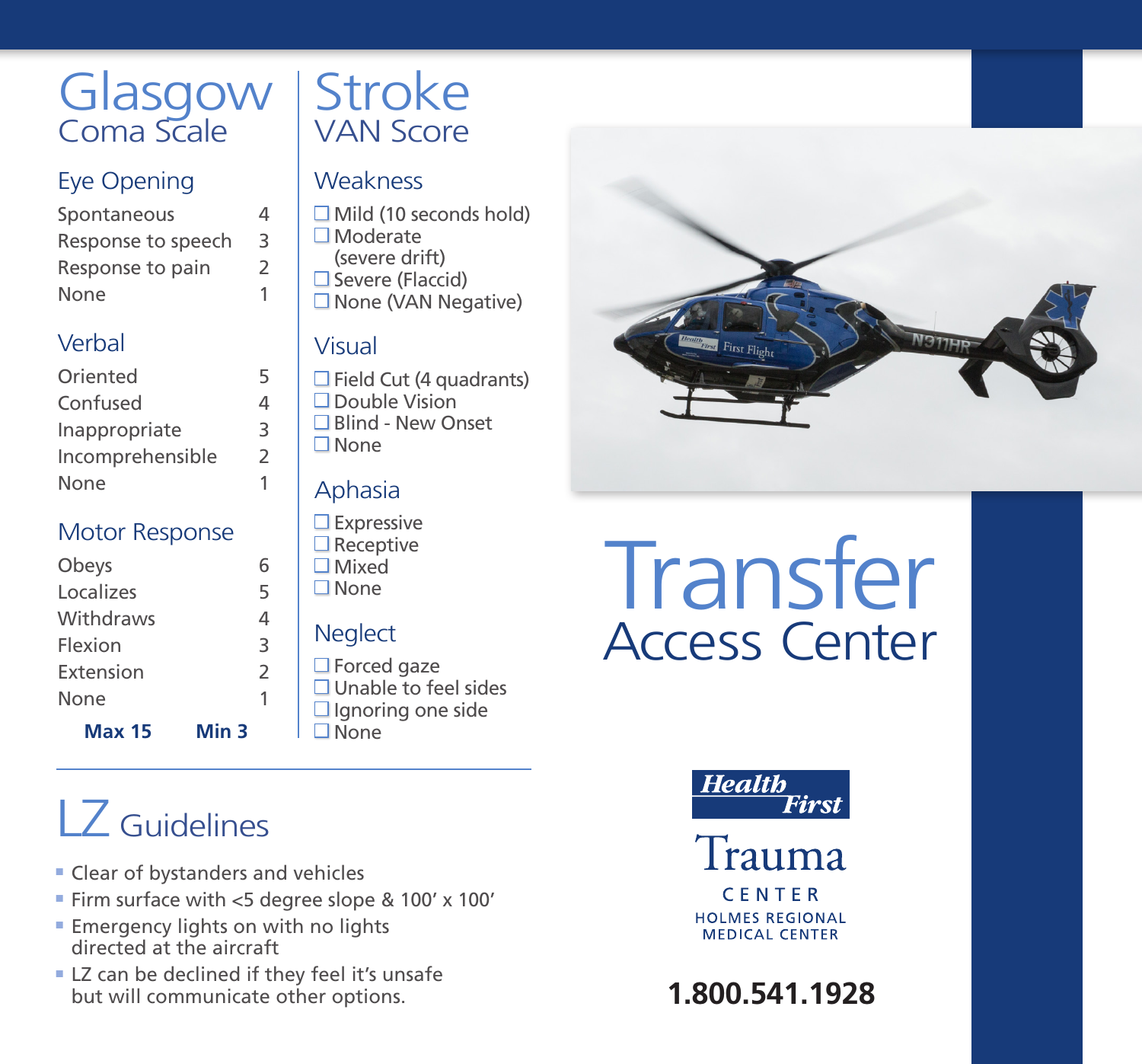### Adult TRAUMA ALERT

#### Any one of the following:

- Active airway assistance required beyond administration of oxygen
- HR >120 without radial pulses
- Systolic BP <90
- Best motor response ≤4 or total GCS ≤12
- 2nd or 3rd degree burns on ≥15% of body
- Amputation proximal to wrist or ankle
- Penetrating injury to head, neck or torso excluding superficial wounds where the depth of the wound can be determined
- Two or more long-bone fractures **sites** (humerus, radius/ulna, femur, tibia/fibula)
- Paralysis, loss of sensation or suspected spinal cord injury

#### Or any two or more of the following:

- $R = RR > 30$
- Sustained HR ≥120 beats per minute
- GCS Best Motor Response = 5
- Major Degloving injury or flap avulsion ≥5 inches
- Gunshot wound to the extremity
- One long-bone fracture from MVC of fall ≥10 feet
- Age ≥55
- Ejected/Thrown from any vehicle (including ATV, motorcycle, moped or truck bed)
- Steering wheel deformity

*Or judgement of EMT, Paramedic, or other healthcare provider (Must be documented in the patient care record)*

## Pediatric TRAUMA ALERT *(Age <16)*

#### Any one of the following:

- Active airway assistance required beyond passive administration of oxygen
- Altered mental status
- Paralysis, loss of sensation or suspected spinal cord injury
- Faint or non-palpable carotid or femoral pulse
- Systolic BP <50
- Open long bone fracture, multiple fractures or multiple dislocation sites
- Major degloving or flap avulsion

**Pediatric trauma patients should be immediately transported to the closest Pediatric Trauma Center. Call First Flight for transport.**

- 2nd or 3rd degree burns on ≥10% of body
- Amputation proximal to wrist or ankle
- Penetrating injury to head, neck or torso excluding superficial wounds where the depth of the wound can be determined.

#### Or any two or more of the following:

- Suspected amnesia, or LOC
- Systolic BP <90
- Palpable carotid or femoral pulse but no radial or pedal pulse
- Suspected closed long-bone fracture
- Patient weights ≤11kg, or body length is ≤33

*Or judgement of EMT, Paramedic, or other healthcare provider (Must be documented in the patient care record)*